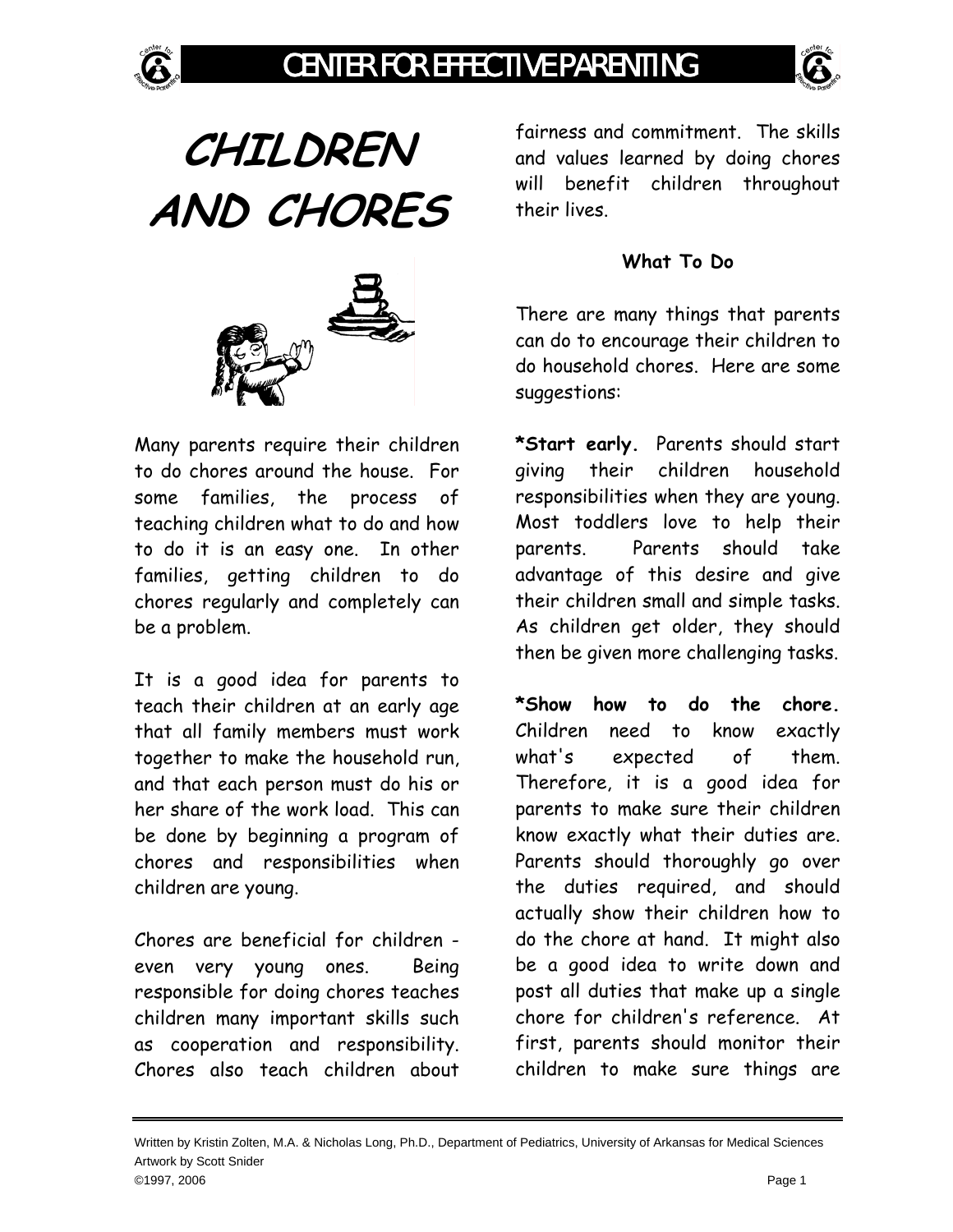going well. Parents can reduce monitoring once children know how to do the chore.

**\*Teach one chore at a time.** It is probably a good idea for parents to thoroughly teach their children how to do one chore, and then to make sure that they are consistently doing it correctly before moving on to other chores. Young children can become confused when they are required to learn too much at one time.

**\*Break down the chore into small parts.** When teaching chores, parents should break each one down into small parts. For example, instead of telling a child to clean his bedroom and leaving it at that, parents should list all of the things that make up the chore of cleaning the bedroom, for example, changing the sheets, picking up toys and putting them away, dusting the dresser, and vacuuming. Parents should then show their children how to do each part of the chore correctly.

**\*Explain.** Children need to know why pitching in and helping is important. Parents should explain that doing chores benefits the whole family, and that every person must do his or

her part to keep things going smoothly.

**\*Change the nature of chores as children grow.** As children grow, they can be given more and more challenging chores. Most parents have a good idea of what their children are and are not able to do. Therefore, parents should make sure that the chores they give their children are appropriate to their children's ages and abilities.

**\*Monitor at first.** At first, parents should make sure they are available to answer questions and give guidance should their children need it. At first, parents can inspect their children's work to make sure the job is being done correctly. The younger children are, the more supervision they will need. After children have become accustomed to their new duties, parents can cut back on monitoring and inspecting. Older children can be given complete responsibility for completion of chores.

**\*Set up a reward system or a chart system.** If parents have trouble getting their children to do their chores or to do them correctly, a reward/chart system can be set up to encourage cooperation. The general guidelines include making a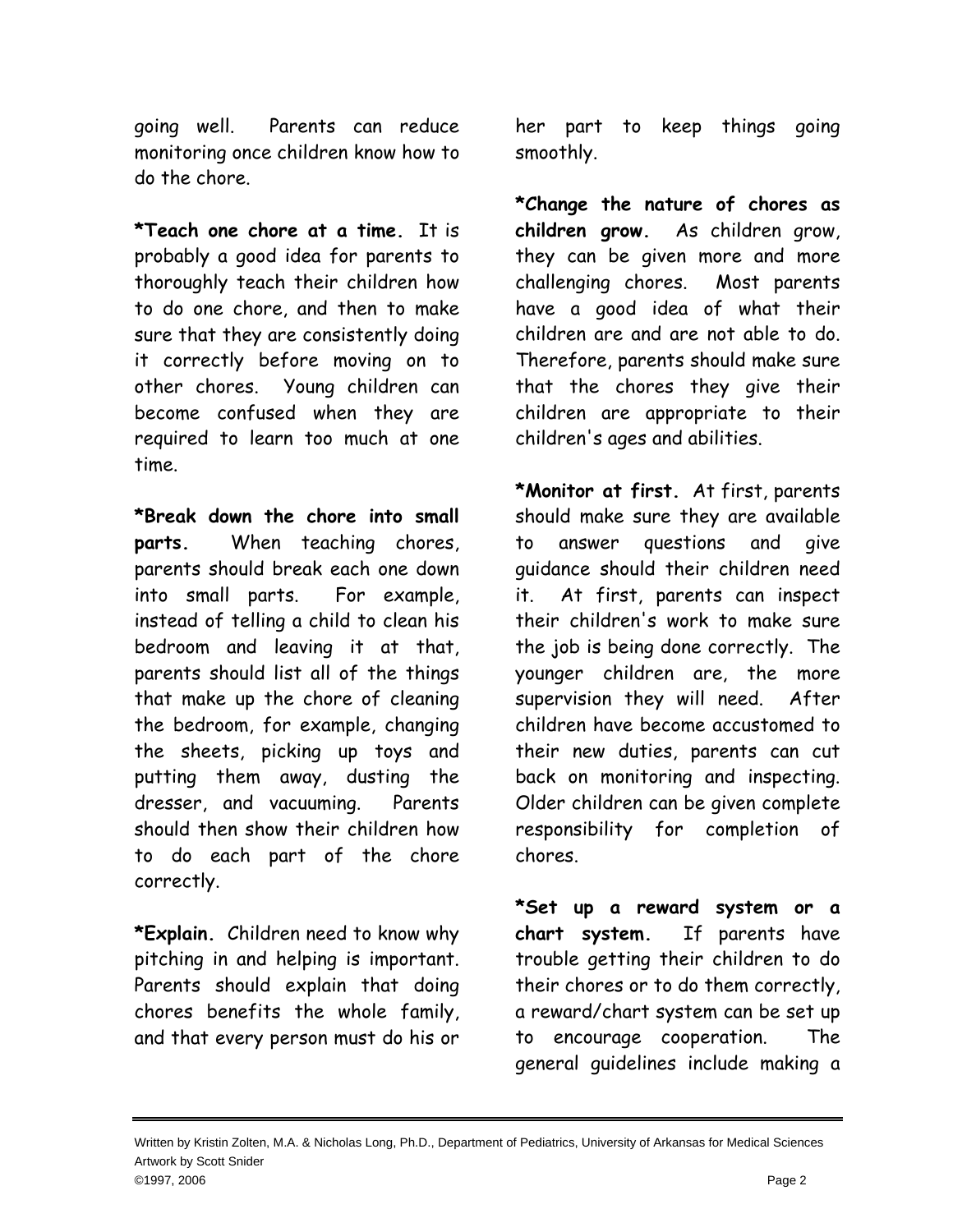list of the criteria for successful completion of the chore. Then, a chart should be posted in a prominent location in the home. Parents, or children, if they're old enough, should make a mark on the chart for each completed chore. Parents can either award points that can be traded in for a desired reward, or they can simply give a desired reward in exchange for the completion of agreed-upon chores. Finally, parents and children should decide on the reward to be awarded. Instead of material rewards like candy or toys, it is better if rewards are non-material, such as a trip to the park with Mom and Dad, or being allowed to stay up a half hour past bedtime. Prizes can be awarded daily or weekly. For younger children, it is probably best to have daily rewards. For older children, rewards can be given weekly. Once children are consistently doing their chores, the reward/chart system can be discontinued.

**\*Provide logical consequences.** Instead of, or in addition to, a reward/chart system, parents can apply logical consequences. Logical consequences occur naturally as a result of children's actions. For example, if a child repeatedly forgets to put his bike away at the end of the day, a logical consequence

would be not being allowed to use the bicycle for a few days. On the other hand, a logical consequence for a child who repeatedly works hard and completes his chores would be to be given special play time. Parents and children should decide upon consequences in advance. Parents should always follow through on applying consequences, whether they are positive or negative.

**\*Don't repeatedly remind or nag.** Parents should try to avoid falling into the trap of repeatedly reminding and/or nagging their children to complete their chores. Such reminding puts the responsibility for completion of the chores on the parents. Instead, parents should make sure that their children are given the sole responsibility for the completion of their chores. If a child forgets or refuses to do a chore, parents should say nothing and simply apply the consequences.

**\*Don't do the chore if your child forgets or refuses.** Parents should not do their children's work for them. If parents get frustrated and give in and do their children's chores, children learn a number of things. First of all, children learn that their parents don't mean what they say and will not follow through.